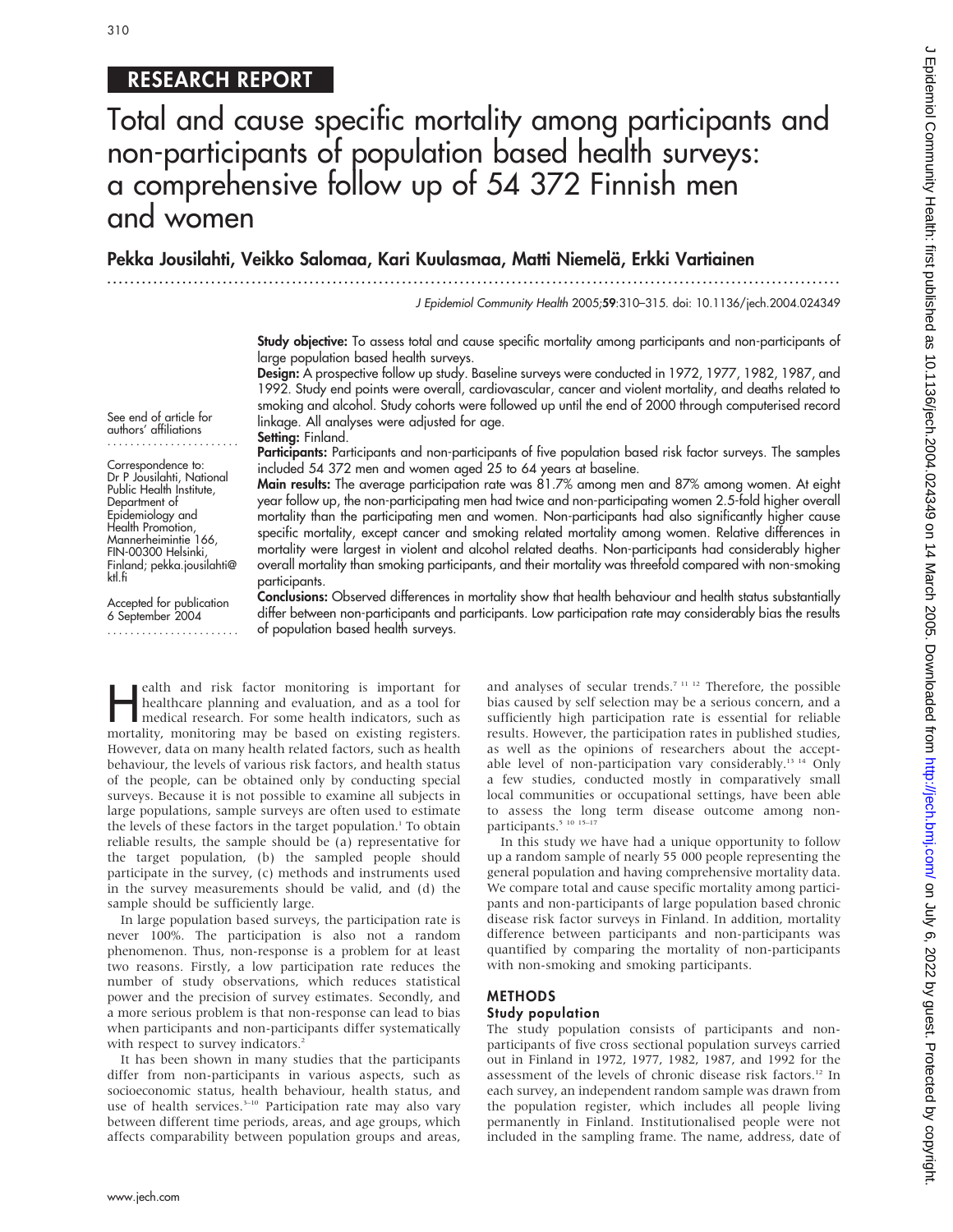Table 1 Sample size, number of participants and participation rate by sex, study year, and area

|                  | Men         |                           |                       | Women       |                           |                        |  |
|------------------|-------------|---------------------------|-----------------------|-------------|---------------------------|------------------------|--|
| Area and year    | Sample size | Number of<br>participants | Particpation rate (%) | Sample size | Number of<br>participants | Participation rate (%) |  |
| Eastern Finland  |             |                           |                       |             |                           |                        |  |
| 1972             | 6714        | 5816                      | 86.6                  | 6721        | 6054                      | 90.1                   |  |
| 1977             | 6768        | 5898                      | 87.2                  | 6927        | 6257                      | 90.3                   |  |
| 1982             | 3853        | 3013                      | 78.2                  | 3587        | 3030                      | 84.5                   |  |
| 1987             | 2972        | 2354                      | 79.2                  | 2973        | 2546                      | 85.6                   |  |
| 1992             | 1978        | 1425                      | 72.0                  | 1985        | 1633                      | 82.3                   |  |
| South western    |             |                           |                       |             |                           |                        |  |
| Finland          |             |                           |                       |             |                           |                        |  |
| 1982             | 1965        | 1602                      | 81.5                  | 1979        | 1702                      | 86.0                   |  |
| 1987             | 989         | 755                       | 76.3                  | 997         | 824                       | 82.7                   |  |
| 1992             | 994         | 749                       | 75.4                  | 995         | 832                       | 83.6                   |  |
| Southern Finland |             |                           |                       |             |                           |                        |  |
| 1992             | 993         | 675                       | 68.0                  | 982         | 737                       | 75.1                   |  |

birth, and personal identification number of the sampled persons were obtained from the register.

In 1972 and 1977, a simple random sample of the population was drawn in the provinces of Kuopio and North Karelia in eastern Finland. In 1982 Turku-Loimaa region from south western Finland and in 1992 Helsinki-Vantaa area from southern Finland were included in the surveys. Since 1982 the sampling was done according to the WHO MONICA (multinational monitoring of trends and determinants in cardiovascular disease) protocol.<sup>14</sup> In each survey year the sample included people aged 25–64 years and the samples were stratified so that at least 250 subjects of each sex and each 10 year age group were chosen in each area. The total sample size of the five surveys was 54 453 men and women, of whom 45 902 (84.3%) participated. Eighty subjects, who died between the sampling and the actual survey were excluded from the analyses and 3232 subjects who were selected to more than one sample were included only in their first survey cohort. The surveys were conducted according the ethical rules of the National Public Health Institute and the investigations were carried out in accordance with the Declaration of Helsinki.

In every survey year the study protocol consisted of a self administered questionnaire, including data on health behaviour (such as smoking) and other health related data, anthropometric and blood pressure measurements, and laboratory tests. An invitation letter and the questionnaire were sent to the sampled persons two to four weeks before the survey. In the letter, the recipient was advised to fill in the questionnaire at home and bring it at a given time to the survey site. If the invitee did not appear to the survey site, they were contacted by phone to provide a new survey time. The study subjects were not paid for participation.

# Follow up

The study cohorts were followed up until the end of year 2000 through computerised record linkage. Mortality data were obtained from the National Mortality Register and were linked to the study cohort data using the personal identification number assigned to every resident in Finland. The data covered all deaths in Finland and the deaths of Finnish citizens abroad. Thus, the mortality data were practically complete. During the follow up of 1 000 258 person years 10 395 people died.

The International Classification of Diseases, Injuries and Causes of Death (ICD), eighth revision was used from 1969 to 1986, the ninth revision from 1987 to 1995, and the 10th revision was adopted at the beginning of 1996. ICD codes 410–414 and I20–I25 were classified as coronary heart disease deaths, codes 430–438 and I60–I69 as stroke deaths, codes 410–414, 430–438, I20–I25, and I60–I69 as cardiovascular disease deaths, codes 140–239 and C00–C97 as cancer deaths, and codes 800–999 and S00–T98 as violent deaths (including suicides, ICD codes E95 and X60–X84). Mortality from lung cancer (ICD codes 162 and C34) and chronic obstructive pulmonary disease (ICD codes 491–492 and J41–J44) were considered as smoking related deaths. Alcohol related deaths included injuries, diseases, and poisonings, where alcohol was either the main or contributing cause for the death (ICD-8 codes 291, 303, 5710, 577, and E860; ICD-9 codes 291, 303, 3575, 4255, 5353, 5710–5713, 5770D–5770F, 5771C–5771D, and E851; ICD-10 codes F10.0, F10.1–9, G312, G621, G721, I426, K292, K70, K860, O354, and X45).

#### **Statistics**

Mortality of non-participants, compared with the participants, was assessed using Cox proportional hazard models.

|                | Men       |                  |                  | Women     |                         |                  |
|----------------|-----------|------------------|------------------|-----------|-------------------------|------------------|
| Cause of death | <b>HR</b> | 95% CI           | Number of deaths | <b>HR</b> | 95% CI                  | Number of deaths |
| Total          | 2.06      | 1.87 to 2.27     | 2261             | 2.56      | $2.19 \text{ to } 3.00$ | 866              |
| <b>CVD</b>     | 1.89      | 1.62 to 2.19     | 1030             | 2.63      | $1.97$ to $3.51$        | 267              |
| Stroke         | 1.68      | 1.12 to 2.52     | 153              | 1.91      | $1.07$ to $3.42$        | 81               |
| <b>CHD</b>     | 1.92      | 1.63 to $2.26$   | 877              | 2.94      | $2.11$ to $4.11$        | 186              |
| Cancer         | 1.54      | 1.22 to 1.95     | 453              | 1.22      | $0.87$ to 1.71          | 293              |
| Suicides       | 1.71      | $0.96$ to $3.03$ | 54               | 5.07      | 1.76 to 14.6            | 14               |
| Tobacco +      | 1.97      | 1.43 to 2.70     | 232              | 1.46      | $0.49$ to $4.35$        | 22               |
| Alcohol ±      | 3.10      | 2.37 to 4.04     | 236              | 4.33      | 2.10 to 8.94            | 31               |

CVD, cardiovascular disease; CHD, coronary heart disease. \*Non-participants compared with participants, eight year follow up, adjusted for age, area, and study year. †Deaths caused by lung cancer and chronic obstructive pulmonary disease. ‡Alcohol related diseases, injuries, and poisonings.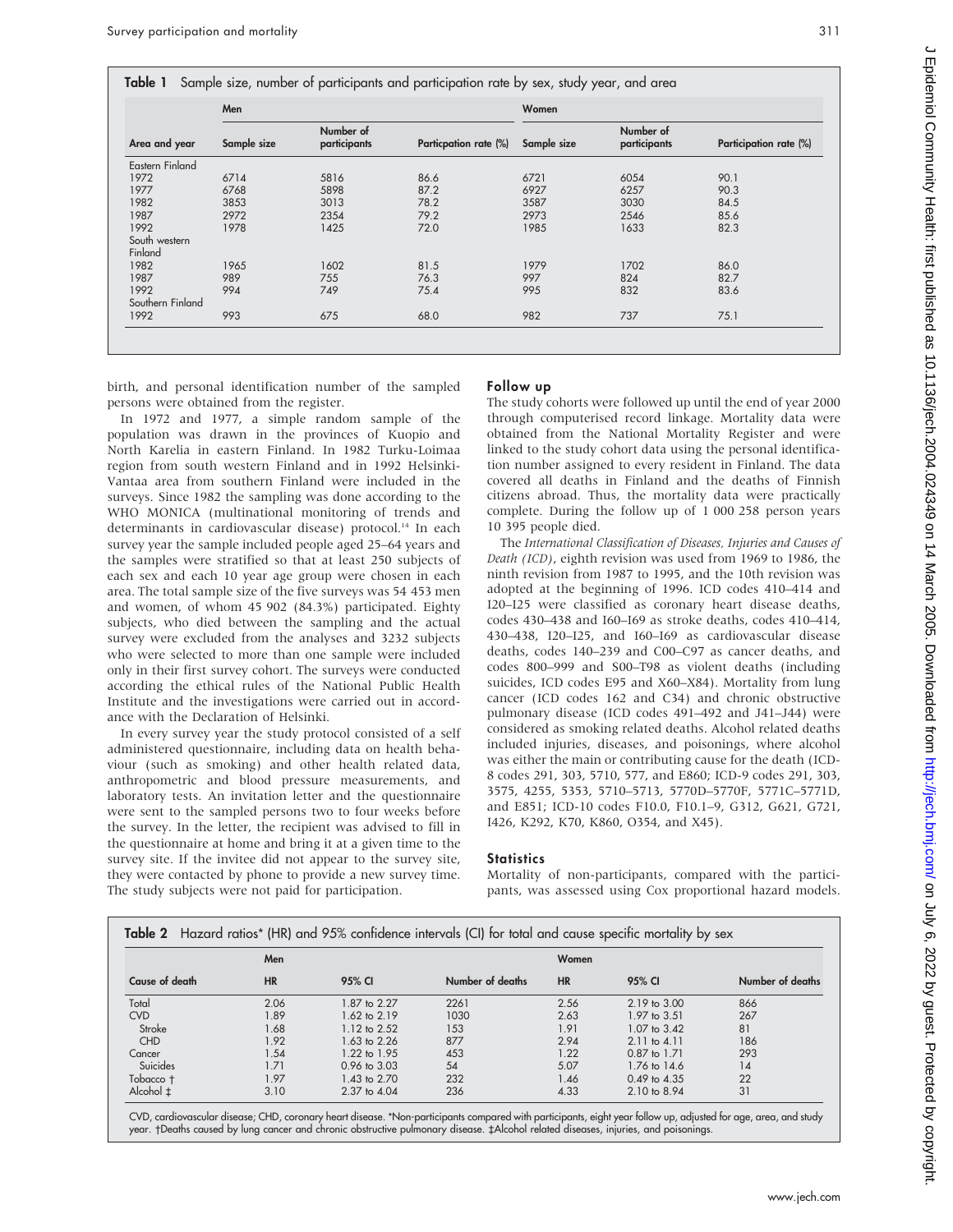|           | Table 3 Hazard ratios* (HR) and 95% confidence intervals (CI) for total and cause specific mortality by sex and the length of |  |  |  |  |  |
|-----------|-------------------------------------------------------------------------------------------------------------------------------|--|--|--|--|--|
| follow up |                                                                                                                               |  |  |  |  |  |

|                                           | Men       |              |                     | Women     |                  |                     |
|-------------------------------------------|-----------|--------------|---------------------|-----------|------------------|---------------------|
| Length of follow up<br>and cause of death | <b>HR</b> | 95% CI       | Number of<br>deaths | <b>HR</b> | 95% CI           | Number of<br>deaths |
| Total mortality                           |           |              |                     |           |                  |                     |
| 2 years                                   | 2.43      | 2.04 to 2.90 | 626                 | 3.38      | 2.50 to 4.56     | 211                 |
| 4 years                                   | 2.29      | 2.00 to 2.63 | 1087                | 3.08      | 2.48 to 3.84     | 405                 |
| 6 years                                   | 2.13      | 1.91 to 2.39 | 1650                | 2.79      | 2.32 to 3.45     | 619                 |
| 8 years                                   | 2.06      | 1.87 to 2.27 | 2261                | 2.56      | 2.19 to 3.00     | 866                 |
| 28 yearst                                 | 1.66      | 1.56 to 1.77 | 6638                | 1.84      | 1.68 to 2.01     | 3757                |
| CVD mortality                             |           |              |                     |           |                  |                     |
| 2 years                                   | 2.31      | 1.77 to 3.01 | 292                 | 2.19      | $1.16$ to $4.13$ | 62                  |
| 4 years                                   | 2.14      | 1.74 to 2.63 | 504                 | 2.67      | 1.74 to 4.09     | 120                 |
| 6 years                                   | 2.00      | 1.68 to 2.37 | 743                 | 2.67      | 1.90 to 3.75     | 189                 |
| 8 years                                   | 1.89      | 1.62 to 2.19 | 1030                | 2.63      | 1.97 to 3.51     | 267                 |
| 28 yearst                                 | 1.55      | 1.40 to 1.71 | 2899                | 1.81      | 1.56 to 2.11     | 1401                |
| Cancer mortality                          |           |              |                     |           |                  |                     |
| 2 years                                   | 2.50      | 1.65 to 3.81 | 111                 | 2.37      | 1.35 to 4.17     | 69                  |
| 4 years                                   | 2.01      | 1.43 to 2.81 | 193                 | 1.77      | 1.14 to 2.74     | 135                 |
| 6 years                                   | 1.63      | 1.24 to 2.16 | 317                 | 1.45      | 1.00 to 2.09     | 215                 |
| 8 years                                   | 1.54      | 1.22 to 1.95 | 453                 | 1.22      | 0.87 to 1.71     | 293                 |
| 28 yearst                                 | 1.27      | 1.09 to 1.47 | 1433                | 1.18      | 0.98 to 1.44     | 1052                |
| Violent mortality                         |           |              |                     |           |                  |                     |
| 2 years                                   | 2.04      | 1.37 to 3.04 | 126                 | 4.57      | 2.02 to 10.4     | 25                  |
| 4 years                                   | 2.13      | 1.57 to 2.90 | 205                 | 4.00      | 2.24 to 7.14     | 51                  |
| 6 years                                   | 2.18      | 1.67 to 2.81 | 293                 | 4.07      | 2.49 to 6.64     | 71                  |
| 8 years                                   | 2.28      | 1.83 to 2.86 | 380                 | 3.57      | 2.31 to 5.52     | 93                  |
| 28 yearst                                 | 1.85      | 1.57 to 2.17 | 816                 | 2.25      | 1.64 to 3.07     | 237                 |

CVD, cardiovascular disease. \*Non-participants compared with participants, adjusted for age, area, and study year. Maximum follow up time, all cohorts are followed up until the end of year 2000.

The models were adjusted for age, area, and study year. In the main analyses, each cohort was followed up for eight years. In addition, to assess the time dependency of the hazard ratios, analyses with two, four, six, eight, and a maximum of 28 years of follow up were conducted. To characterise the excess mortality among non-participants, mortality between non-smoking participants, smoking participants, and nonparticipants was compared. The statistical analyses were performed using SAS statistical software.

# RESULTS

Participation rates were 81.7% in men and 87% in women (table 1).

Participation rate increased with age being 79% and 85.1% in the age group 25 to 44 years, and 85.3% and 89% in the age group 45 to 64 years, in men and women, respectively.

Mortality (adjusted for age, area, and study year, eight year follow up) among non-participating men was twice and among non-participating women two and half times as high as among participating men and women (table 2). The hazard ratios were 1.89 and 2.63 for cardiovascular disease mortality, 1.54 and 1.22 (non-significant) for cancer mortality, 2.29 and 3.57 for violent mortality, 1.97 and 1.46 (nonsignificant) for smoking related mortality, and 3.10 and 4.33 for alcohol related mortality, among men and women, respectively. Among women, the hazard ratio for suicidal death was 5.07, and nearly half of the suicides occurred among the non-participants.

In two year follow up the hazard ratio for total mortality was 2.43 in men and 3.38 in women (table 3). The hazard ratio decreased gradually when the length of follow up was extended, being 2.06 and 2.56 in eight year, and 1.66 and 1.84 in a maximum of 28 year follow up, in men and women, respectively. Similar gradual decrease in hazard ratio was also seen in cardiovascular disease mortality among men but not among women. In cancer mortality the decrease in hazard

|                              | Men       |                  |                     | Women     |                         |                     |  |
|------------------------------|-----------|------------------|---------------------|-----------|-------------------------|---------------------|--|
| Age group and cause of death | <b>HR</b> | 95% CI           | Number of<br>deaths | <b>HR</b> | 95% CI                  | Number of<br>deaths |  |
| Total mortality              |           |                  |                     |           |                         |                     |  |
| $25 - 44$                    | 2.18      | 1.79 to 2.66     | 483                 | 3.02      | $2.12 \text{ to } 4.32$ | 152                 |  |
| $45 - 64$                    | 2.03      | 1.81 to 2.27     | 1778                | 2.44      | 2.05 to 2.92            | 714                 |  |
| CVD mortality                |           |                  |                     |           |                         |                     |  |
| $25 - 44$                    | 1.84      | $1.21$ to $2.81$ | 125                 | 2.15      | $0.80$ to $5.76$        | 27                  |  |
| $45 - 64$                    | 1.93      | 1.64 to 2.27     | 905                 | 2.67      | 1.97 to 3.60            | 240                 |  |
| Cancer mortality             |           |                  |                     |           |                         |                     |  |
| $25 - 44$                    | 1.29      | $0.69$ to $2.41$ | 60                  | 2.20      | $0.99$ to $4.90$        | 36                  |  |
| $45 - 64$                    | 1.60      | 1.24 to 2.06     | 393                 | 1.13      | 0.78 to 1.64            | 257                 |  |
| Violent mortality            |           |                  |                     |           |                         |                     |  |
| $25 - 44$                    | 2.34      | 1.75 to 3.12     | 213                 | 3.50      | 1.90 to 6.45            | 47                  |  |
| $45 - 64$                    | 2.33      | 1.65 to 3.28     | 167                 | 3.91      | 2.09 to 7.31            | 46                  |  |

CVD, cardiovascular disease. \*Non-participants compared with participants, eight year follow up, adjusted for age, area, and study year. Interaction between age and participation: Men; total mortality p = 0.455, CVD mortality p = 0.415, cancer mortality p = 0.931, violent mortality, p = 0.563. Women; total mortality p = 0.321, CVD mortality p = 0.846, cancer mortality p = 0.290, violent mortality 0.712.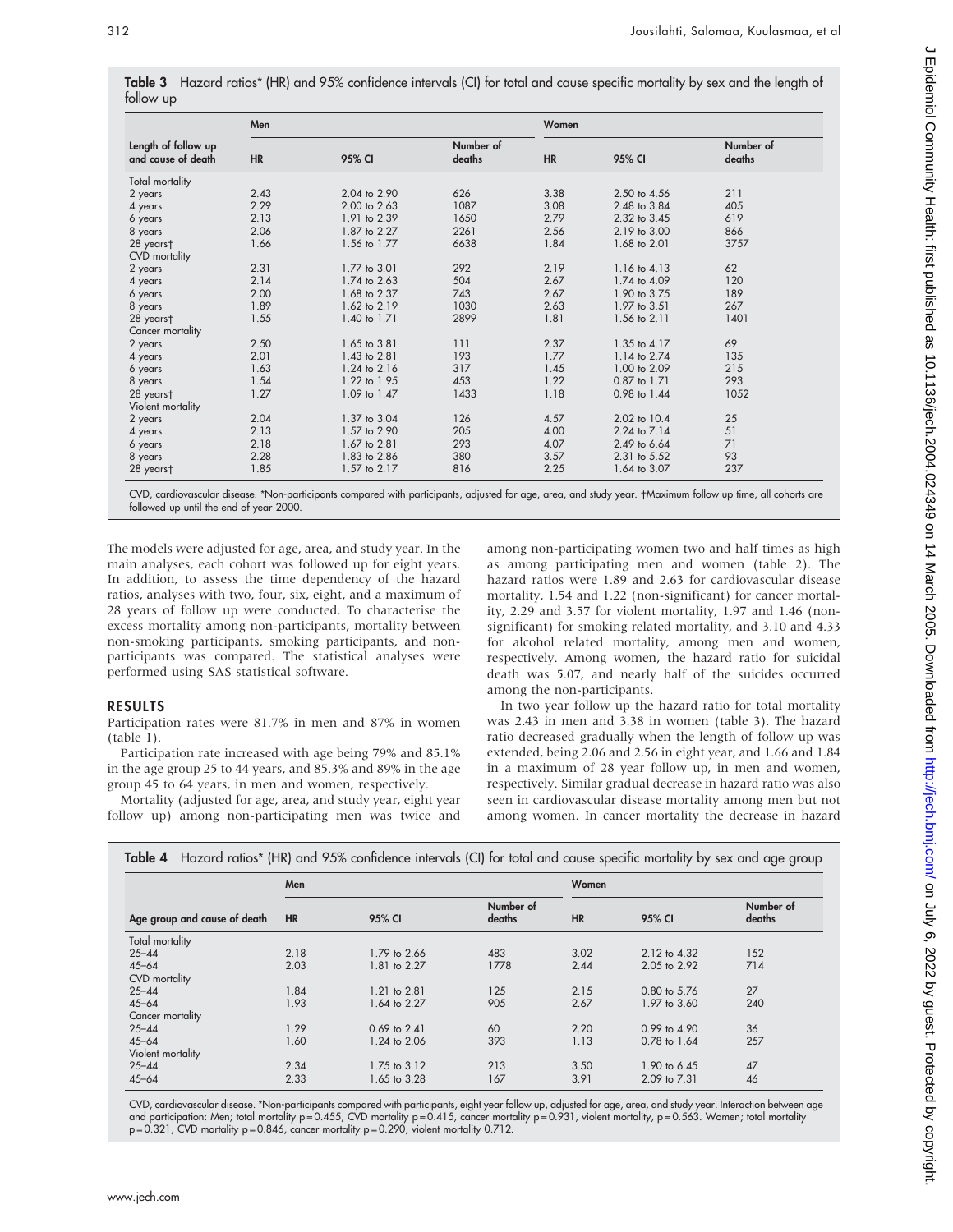|                           | <b>Smoking participants</b> |                         | Non-participants |                  |  |
|---------------------------|-----------------------------|-------------------------|------------------|------------------|--|
|                           | <b>HR</b>                   | 95% CI                  | <b>HR</b>        | 95% CI           |  |
| Total mortality           |                             |                         |                  |                  |  |
| Men                       | 2.21                        | $2.00 \text{ to } 2.43$ | 3.01             | 2.69 to 3.37     |  |
| Women                     | 1.84                        | 1.50 to 2.26            | 2.80             | 2.38 to 3.29     |  |
| CVD mortality             |                             |                         |                  |                  |  |
| Men                       | 2.14                        | 1.86 to 2.47            | 2.70             | 2.28 to 3.20     |  |
| Women                     | 2.22                        | 1.52 to 3.24            | 2.89             | 2.16 to 3.88     |  |
| Cancer mortality          |                             |                         |                  |                  |  |
| Men                       | 2.67                        | 2.16 to 3.31            | 2.48             | 1.87 to 3.24     |  |
| Women                     | 1.26                        | $0.87$ to $1.82$        | 1.26             | 0.90 to 1.77     |  |
| Violent mortality         |                             |                         |                  |                  |  |
| Men                       | 2.22                        | 1.72 to 2.85            | 3.50             | 2.66 to 4.59     |  |
| Women                     | 3.16                        | 1.84 to 5.40            | 4.88             | 3.03 to 7.88     |  |
| Smoking related mortality |                             |                         |                  |                  |  |
| Men                       | 6.66                        | 4.63 to 9.58            | 1.96             | $0.63$ to 6.14   |  |
| Women                     | 3.53                        | 1.28 to 9.71            | 1.96             | $0.63$ to $6.14$ |  |
| Alcohol related mortality |                             |                         |                  |                  |  |
| Men                       | 2.60                        | 1.84 to 3.68            | 5.03             | 3.78 to 7.06     |  |
| Women                     | 4.67                        | 1.79 to 12.2            | 6.88             | 2.97 to 15.9     |  |

ratios occurred mainly during the first six years of follow up and in violent mortality only after the eight years of follow up.

Among men, the hazard ratios (non-participants compared to participants) for total, cardiovascular disease and violent mortality were similar both in the age group 25 to 44 and 45 to 64 years (table 4). For cancer mortality, a statistically significant difference was found only in the older age group. Among women, the hazard ratio for total mortality was higher among the younger age group, and a similar tendency was seen in cancer mortality. However, the interactions between age and participation status were not significant at 0.05 level for any of the causes of death.

In both sexes, total mortality was about twice as high among smoking participants, and about three times higher among non-participants than among non-smoking participants (table 5). Mortality of smoking participants, compared with non-smoking participants, was significantly higher from all analysed causes, except cancer deaths among women, In both sexes, mortality of non-participants exceeded that of smoking participants in cardiovascular disease, violent and alcohol related mortality.

# Key points

- Non-participating men had twice and non-participating women had 2.5 times higher overall mortality than the participating men and women
- Also cause specific mortality was higher among nonparticipants and relative mortality differences were largest in violent and alcohol related deaths
- Non-participants had considerably higher overall mortality than smoking participants, and their mortality was threefold compared with non-smoking participants
- Differences in mortality show that health behaviour and health status substantially differ between people who participate and who do not participate in health surveys
- Low participation rate may considerably bias the results of population based health surveys

In eastern Finland, where the survey was conducted every five years since 1972, the participation rate decreased between 1972 and 1992 from 86.6% to 72% among men and from 90.1% to 82.3% among women. During the same time period in the same area hazard ratio (adjusted for age, eight year follow up, non-participants compared with participants) for total mortality increased gradually from 1.61 to 2.77 in men and from 2.57 to 3.18 in women (data not shown).

### **DISCUSSION**

Mortality among the non-participants was more than twice as high as among the participants. Relative difference was larger among women than among men, but in both sexes the mortality ratio was fairly independent of age. The difference between participants and non-participants was particularly large in violent and alcohol related deaths. Mortality difference between the groups diminished when the follow up period was extended, but remained significant even in the maximum of 28 year follow up. The excess mortality among non-participants is characterised by the finding that their mortality was considerably higher than among smoking participants, and about three times as high as among nonsmoking participants.

Characteristics of non-participants can be studied using secondary sources of information, such as hospital, taxation, and population registers. If the sampling is based on population register data, basic demographic data, such as age, sex, and area of residence of non-participants, are usually available from the sampling frame. Previous studies have shown, that the participation in population surveys is related to age, sex, socioeconomic status, and health status at baseline, and that the health related behaviour differs considerably between participants and non-participants.<sup>5 6 11 12 18</sup> Participation rate is usually lower, compared with the other

# Policy implications

- The effect of participation rate needs to be considered, when the results of health surveys are interpreted
- To reduce the selection bias, data collection strategies that maximise the participation rate should be used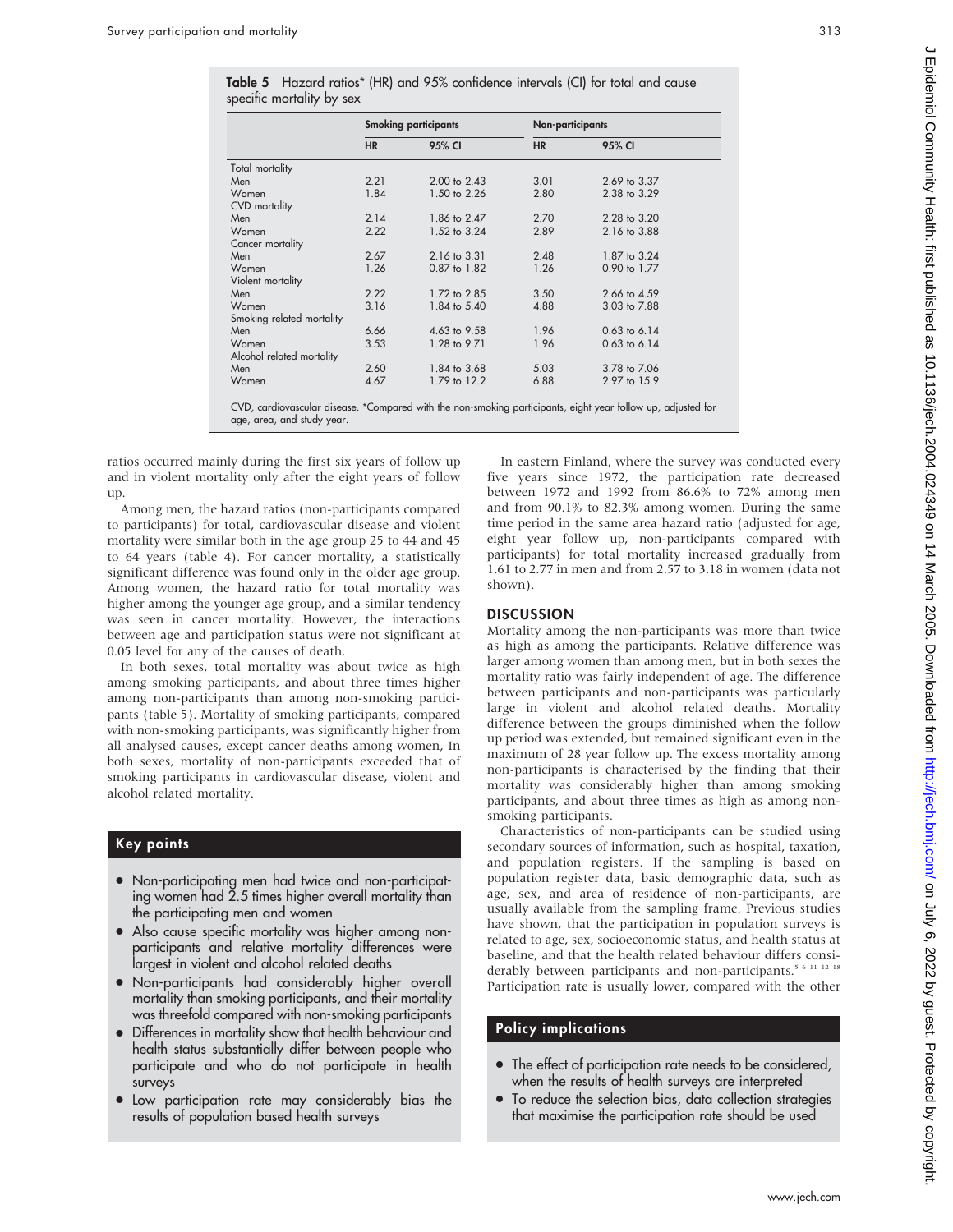groups, among young men, people with low educational level and socioeconomic status, heavy smokers and alcohol drinkers, and people with psychiatric and some other chronic illnesses.

The observed difference in mortality between participants and non-participants is caused by differences either in genetic and ethnic, environmental or behavioural factors, or differences in health status at baseline. In our study, practically all of the sampled people were of the same ethnic origin. We can assume that most of the differences in mortality are attributable to differences in health behaviour during the whole course of life, or health status at baseline. Our data suggest clearly, in accordance with some previous surveys, that health behaviour differs considerably between participants and non-participants. A difference in health status and existing disease at baseline also seems to be evident. Differences in education and socioeconomic status, and their relation to working and living conditions, may also have contributed to the unequal mortality among participants and non-participants.

Smoking is a fairly specific cause for lung cancer and chronic obstructive pulmonary disease. Both diseases are 10– 15 times more common among smokers than among nonsmokers.<sup>19</sup> Thus, the aetiological fraction of smoking in the development of these diseases is about 80%–90%. In our study, mortality from causes related to smoking was about two times higher among non-participating than among participating men. We can estimate that also the prevalence of smoking among non-participants was about twice as high as among the participants. Among women, smoking related deaths were rare and the difference between groups was less evident.

The association of alcohol drinking with health and mortality is more complex than that of smoking. Moderate alcohol consumption is most probably not unhealthy, and it may even prevent cardiovascular disease.<sup>20-22</sup> Extensive alcohol consumption and binge drinking, however, is surely hazardous for health.<sup>23</sup> <sup>24</sup> It contributes to the development of a large number of diseases, increases the risk of injuries, and causes serious social problems. In our data, alcohol related mortality of non-participants, compared with participants, was three times more common in men and more than four times more common in women. Even though the specificity and aetiological fraction of alcohol in the development of these diseases and injuries vary, unhealthy and socially hazardous alcohol drinking is common among those who do not participate in population surveys.

Relative difference between participants and non-participants in cancer mortality, among women particularly, was smaller than the difference in total mortality. However, the difference was larger, about 2.5 times, when the length of follow up was only two years. This suggests that people with prevalent cancer are not motivated to participate in the surveys because of their health status and otherwise frequent contacts to health services because of the disease. Among men participation status was associated with cancer mortality particularly in the older age group whereas among women the association was stronger in the younger age group. Age and sex differences in hazard ratios may be explained by the differences in types of cancer and their relations to age, health behaviour, and socioeconomic status. Common cancer forms in men, such as lung and stomach cancers develop usually in old age and are related to smoking, alcohol drinking, and low socioeconomic status.<sup>25</sup> Breast and some genital cancers, which are common among women, are fairly common already at middle age and more common among women in high than in low social class.<sup>26</sup>

In eastern Finland, participation rate decreased gradually, from 87% to 72% in men and from 90% to 82% in women between 1972 and 1992. In the same time period relative mortality difference between participants and non-participants increased. This may show increased health related polarisation of the society over time. The polarisation may be attributable to deterioration of health conditions among nonparticipants, or improvement among participants. We know that many health related factors, such as smoking, blood pressure, and serum cholesterol concentrations, as well as perceived health, improved noticeably between 1972 and 1992 among the participants.<sup>12</sup> However, we know also that even among participants socioeconomic differences in some health behaviours have increased. Both smoking and the prevalence of obesity are increasing among people with low education, particularly among women.<sup>27 28</sup> It has also been shown, that the mortality gap between socioeconomic groups is not narrowing in Finland.<sup>29</sup>

The practical implications of non-participation depend on the study outcome. Even if the participation rate is fairly high, the results can be seriously biased, if the nonparticipants differ considerably from participants and the outcome is rare. As an example, in our study cohorts, the average participation rate of women was very high, 87%. However, because suicidal deaths were about five times more common among the non-participants than among the participants, nearly half of the suicides occurred among the non-participants. Psychiatric diseases, depression in particular, are important risk factors for suicide, and they are also closely related to the participation activity.<sup>30 31</sup> If the study aims to estimate the prevalence of depressive symptoms and other psychiatric conditions, the participation rate should be high and tracing of non-participants active. In addition to psychiatric conditions, cognitive disorders, functional capacity and substance misuse are areas, where the possible effect of selection bias on the results needs to be carefully assessed.18 32–34 In these conditions, sample surveys alone may not provide reliable estimates, and the data should be complemented from other sources of information.

In conclusion, low participation rate may considerably bias the results of population based health surveys. Our results show that health behaviour, such as smoking and alcohol drinking as well as health status at baseline, differ considerably between non-participants and participants. To reduce the selection bias, data collection strategies that maximise the participation rate should be used.

# .....................

# Authors' affiliations

P Jousilahti, K Kuulasmaa, V Salomaa, M Niemelä, E Vartiainen, National Public Health Institute, Department of Epidemiology and Health

Promotion, Helsinki, Finland

P Jousilahti, University of Helsinki, Department of Public Health, Helsinki, Finland

Funding: none.

Conflicts of interest: none declared.

#### **REFERENCES**

- 1 Levy PS, Lemeshow S. Sampling of populations: methods and applications. New York: Wiley, 1991.
- 2 Lessler JT, Kalsbeek WD. Nonsampling error in surveys. New York: Wiley, 1992.
- 3 Criqui MH, Barrett-Connor E, Austin M. Differences between respondents and non-respondents in a population-based cardiovascular disease study. Am J Epidemiol 1978;108:367–72.
- 4 Bergstrand R, Vedin A, Wilhelmsson C, et al. Bias due to non-participation and heterogenous sub-groups in population surveys. J Chronic Dis  $1983.36.725 - 8$
- 5 Rosengren A, Wilhelmsen L, Berglund G, et al. Non-participants in a general population study of men, with special reference to social and alcoholic<br>problems. *Acta Med Scand* 1987;**221**:243–51.
- 6 Pietila AM, Rantakallio P, Laara E. Background factors predicting nonresponse in a health survey of northern Finnish young men. Scand J Soc Med 1995;23:129–36.

 $\subset$